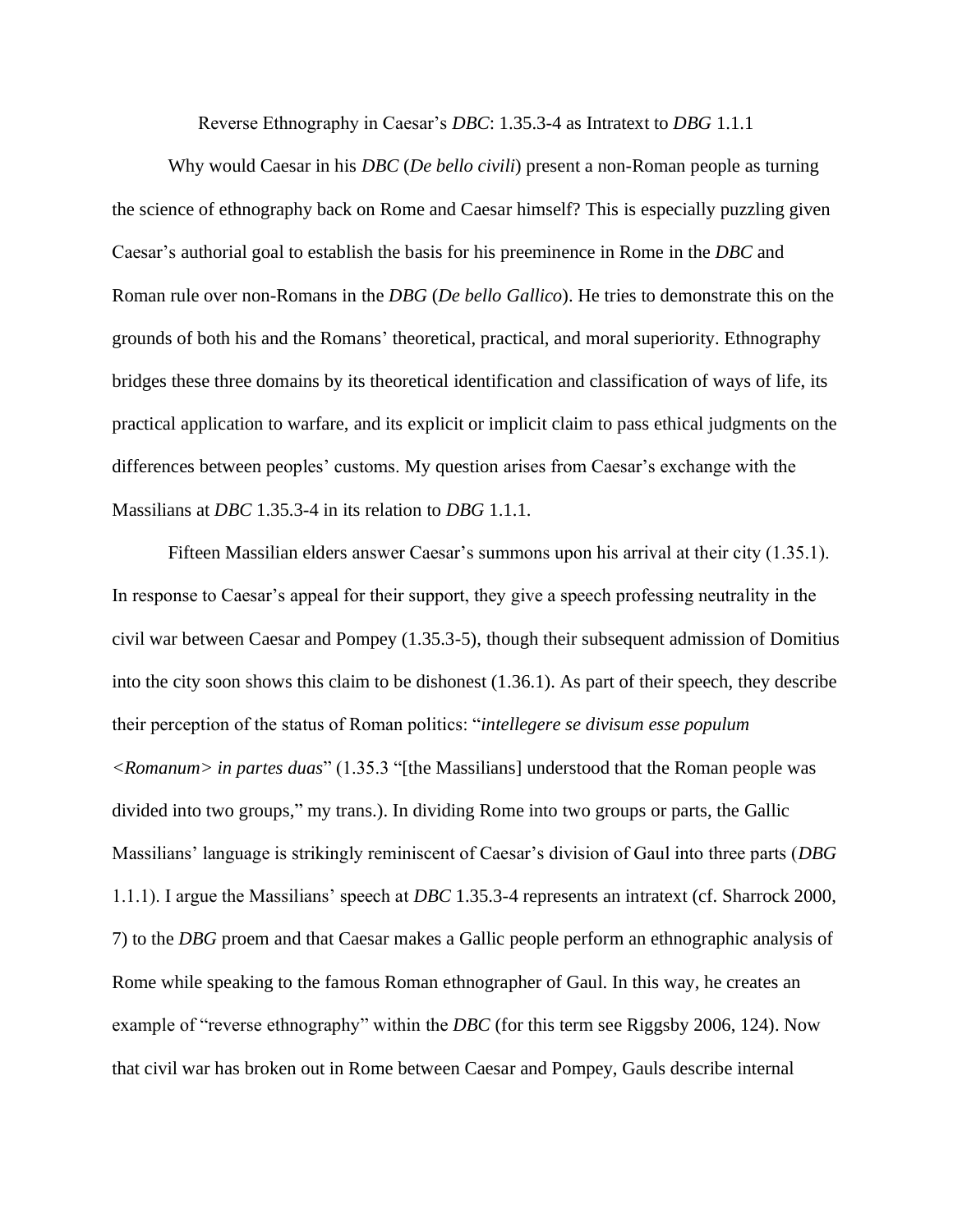Roman strife, as Caesar did for the Gauls in the *DBG* proem. Caesar thereby presents a vision of the loss of Roman scientific hegemony which would occur should civil strife continue and cause Rome to lose its position of political superiority. Rome would be reduced to just another barbarian *ethnos* or *gens* in need of analysis, rather than the conquerors, civilizers, and ethnographers of others. Through this reverse ethnography Caesar argues that Rome needs to choose him as their leader rather than Pompey (or anyone else) to prevent this from happening.

In his discussion of Caesar's representation of non-Romans in the *DBG*, Andrew Riggsby speaks of "passages where Gallic or German leaders analyze Caesar's position within Roman politics, performing a kind of reverse ethnography ([*DBG*] 1.44.12, 4.16.6, 7.1.2)" (ibid.). In all three of these passages the speakers not only describe Caesar's political position, but also more or less openly describe discord between factions at Rome. Although the Massilians' speech at 1.35.3-4 contains both of these elements of reverse ethnography from the *DBG* and although ethnography within Caesar's *DBG* has received extensive scholarly analysis (e.g. Klotz 1934; Schadee 2018), instances of reverse ethnography in Caesar's *DBC* remain understudied. Hence, I aim both to indicate the importance of *DBC* 1.35.3-4 as an unrecognized intratext to the *DBG*  proem and suggest ways scholars may begin to apply the concept of reverse ethnography to such moments in the *DBC*. This argument will contribute to the developing scholarly understanding that appreciating Caesar's literary subtlety is key to grasping his presentation of the civil war (Batstone and Damon 2006; Grillo 2012; Peer 2016; Westall 2017).

## Bibliography

Batstone, William W. and Cynthia Damon. 2006. *Caesar's* Civil War. Oxford: Oxford University Press.